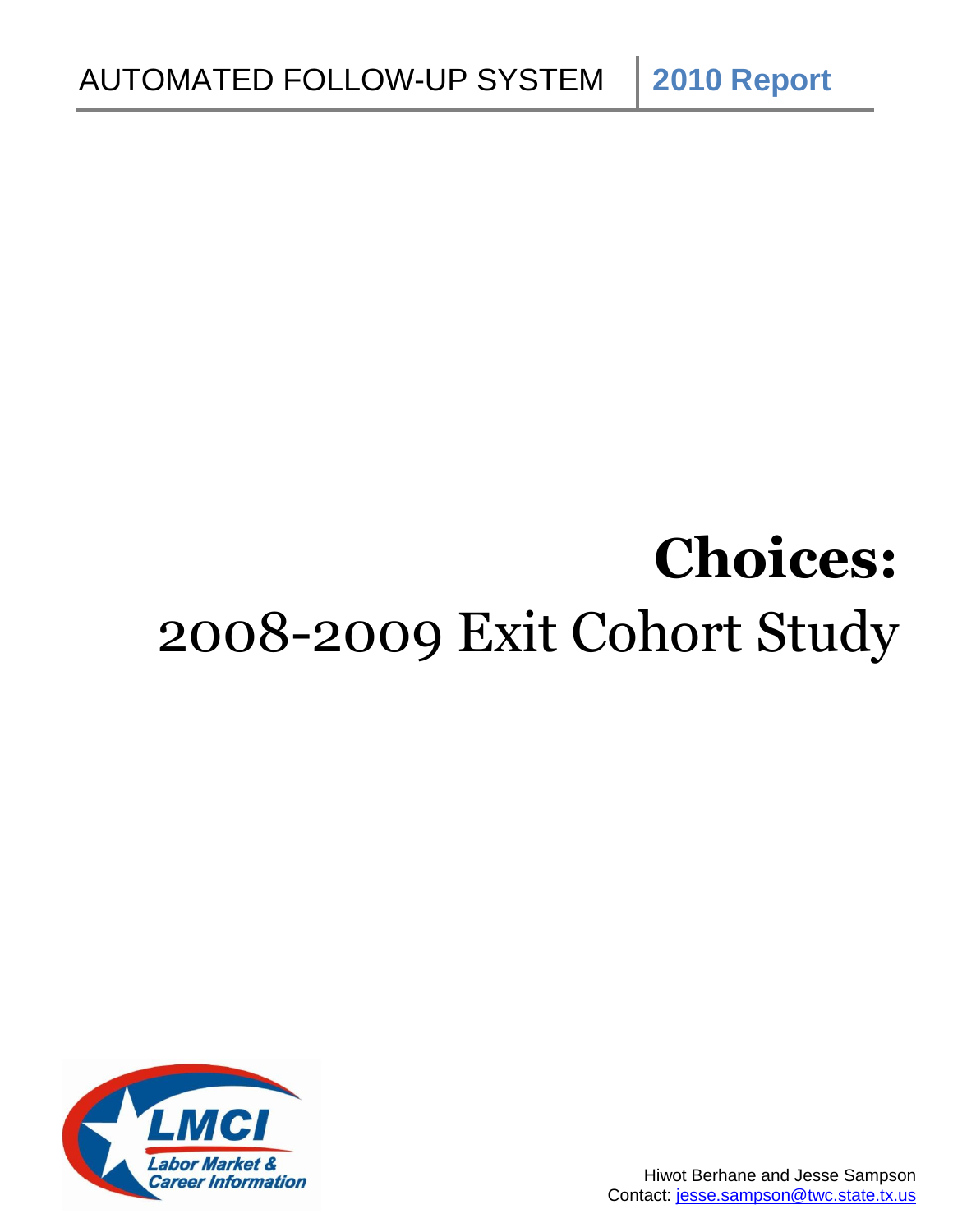# Choices helps TANF applicants, TANF recipients, former recipients and parents of recipient children successfully transition from welfare to work.

Since 1996, the main cash assistance component of the US social safety net has been Temporary Assistance for Needy Families (TANF). TANF funds are provided to the states through the US Department of Health and Human Services (HHS) in the form of a block grant, leaving considerable leeway to the states in terms of program implementation. Most TANF recipients in all states must work or participate in activities that lead to work, usually through a welfare-towork program tailored to each state's situation. In Texas, this program is Choices, administered by the Texas Workforce Commission (TWC) and Local Workforce Development Boards.<sup>1</sup> Through Choices, TWC provides a range of services to help TANF recipients end dependence on public assistance by promoting job preparation, work, and twoparent families.<sup>2</sup>

Across states, an important performance measure for TANF is the work participation rate (WPR). Texas, with an official work participation rate of 37 percent, performs well compared to other large states

 $\overline{a}$ 



**Figure 1: TANF Work Participation Rates by State, FY 2009** 



like New York and California, even though the state is in the middle overall (2009 data

<sup>1</sup> Cash assistance TANF is administered by the Texas Health and Human Services Commission. <sup>2</sup> A detailed description of Choices including requirements and program services is available on the TWC website:<http://www.twc.state.tx.us/welref/choices-program-overview.html>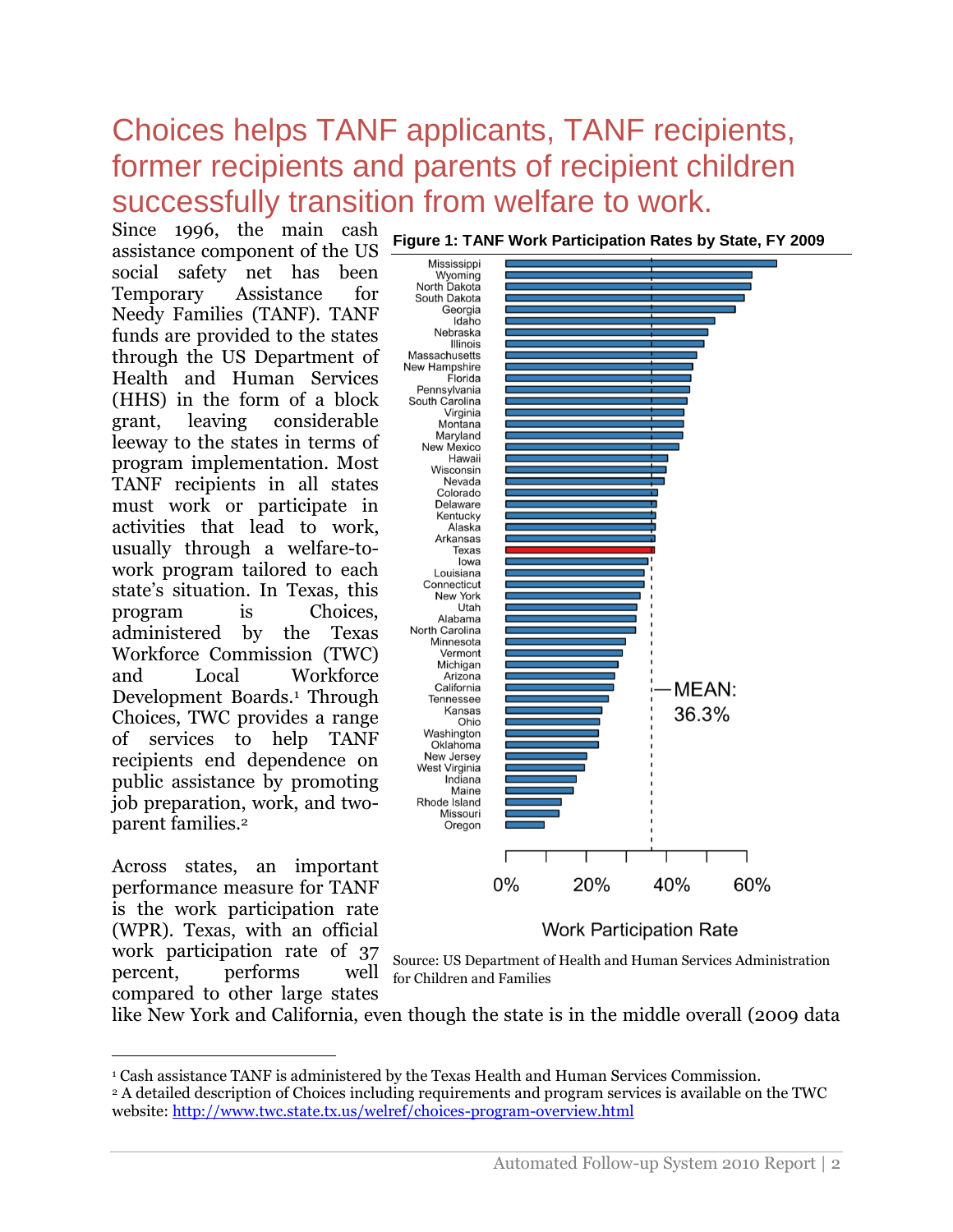from HHS). WPR targets became much more stringent when TANF was renewed as part of the Deficit Reduction Act in 2006 (CLASP 2007). Since, several states including Texas have made significant progress in decreasing caseloads and moving TANF recipients toward self-sufficiency. An unintended consequence of the WPR change has been an incentive for states to make policy changes such as moving the individuals with the highest barriers to employment (i.e. disability) to other programs, or providing other forms of assistance to the families besides cash leaving these individuals uncaptured by the WPR metric and decreasing its usefulness (GAO 2010; GAO 2011).

The reduction in Texas TANF adult recipients that we observe in Figure 2 represents real declines in the number of welfare recipients due to Texas' work-first philosophy and implementation of pay-for-performance. However, the federal Work Performance Rate based on this number may not provide a full picture of TANF participants' labor market outcomes due to the increasing trend toward non-cash assistance. In fact, as this report demonstrates, Texas TANF-Choices participants are actually employed at a higher rate than the WPR would suggest. Until all changes brought about by DRA and the recession of 2008 work their way through the system, state-level evaluation efforts of TANF employment programs such as Choices are vital due to the lack of unified data collection for participants who receive TANF services other than cash assistance. Documentation of labor market outcomes under SB 281 in Texas is therefore a critical source of data for decisionmakers on the successes of Choices in meeting the goals of welfare reform. Results from these ongoing efforts are below in the body of this report.





Source: US Department of Health and Human Services Administration for Children and Families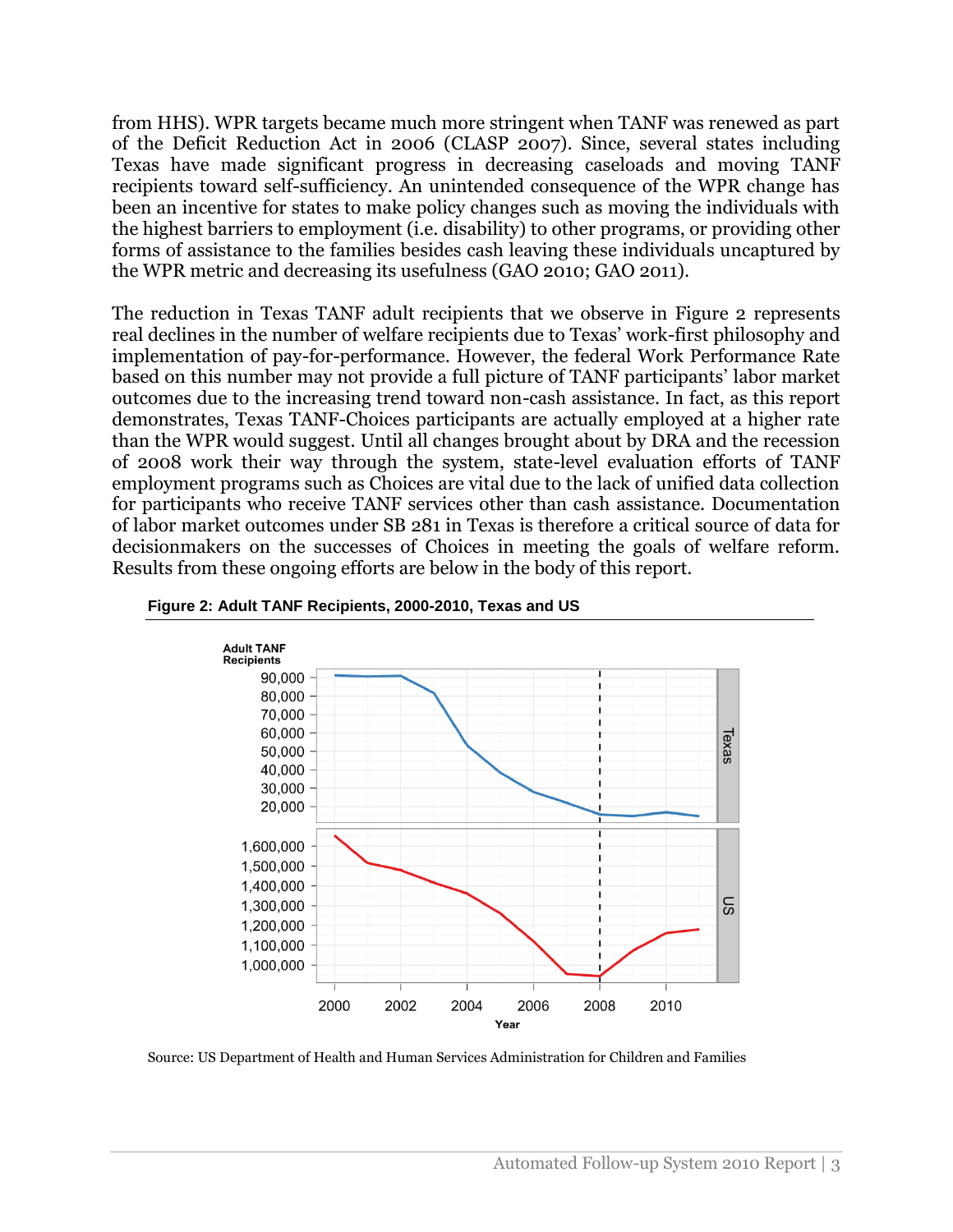# **Methodology**

The Labor Market and Career Information (LMCI) division of TWC received the original program year 2009 (PY2009) file containing 274,606 seed records for the Choices program. Each seed record represents a unique program service event associated with a participant Social Security Number (SSN). Because many participants received more than one service, the input file included many duplicates of the same SSN. The records were grouped by SSN and service code in order to eliminate as much duplication as possible, and records with service codes not used by the Choices program were deleted. We then deleted records with invalid registration dates. Once that was complete, the records were unduplicated by SSN and by activity. If a participant appeared in more than one activity, the record for the activity of priority was retained and other record was deleted. This left 25,900 unique seed records for analysis.

# **Purpose of the Report**

Senate Bill 281 (2003) requires the Texas Workforce Commission (TWC) to, at least annually, issue an analysis of the job placement performance of each workforce development program by occupation and by training provider (possibly including other relevant data), for the previous one-year, three-year, and five-year periods. TWC's Labor Market and Career Information (LMCI) department fulfills this mandate. We provide these data in the spirit of continuous improvement and do not seek to single out or punish any program, provider or geography. LMCI's mission is to improve the way Texans make career and educational decisions by providing useful and reliable information about careers, educational training options and jobs. For more information, visit [www.lmci.state.tx.us.](http://www.lmci.state.tx.us/)

# **Structure of the Report**

This report addresses the set of individuals (cohort) that exited Choices programs in 2008-2009. The report examines a snapshot of the cohort's outcomes, i.e. their employment and median earnings, in the fourth quarter of 2009 (Q42009). Three-year and five-year snapshots of this cohort's outcomes in Q42012 and Q42014 will be added to the report as the data become available. The report's body provides a high-level overview and analysis of the data. Detailed tables of all measures discussed can be found in appendix A. All data are from LMCI's follow-up analysis unless otherwise noted.

# **Methodology**

If the linkage to the Q42009 UI Wage Record database records resulted in a match for any program participant, that participant's earnings and the North American Industry Classification System (NAICS) code for the employer of record were both retained for analysis. If a participant was found employed by more than one employer, the sum of the participant's earnings and the NAICS code of the employer paying the most wages were retained for analysis.

# **Caveats About the Data and Analysis**

To our knowledge, there is no better source of data on labor market outcomes than UI wage records, but these data have some limitations. UI wage records do not cover individuals engaged in certain types of employment ranging from domestic workers to railroads. The collection of UI wage data involves editing to clean incoming data, but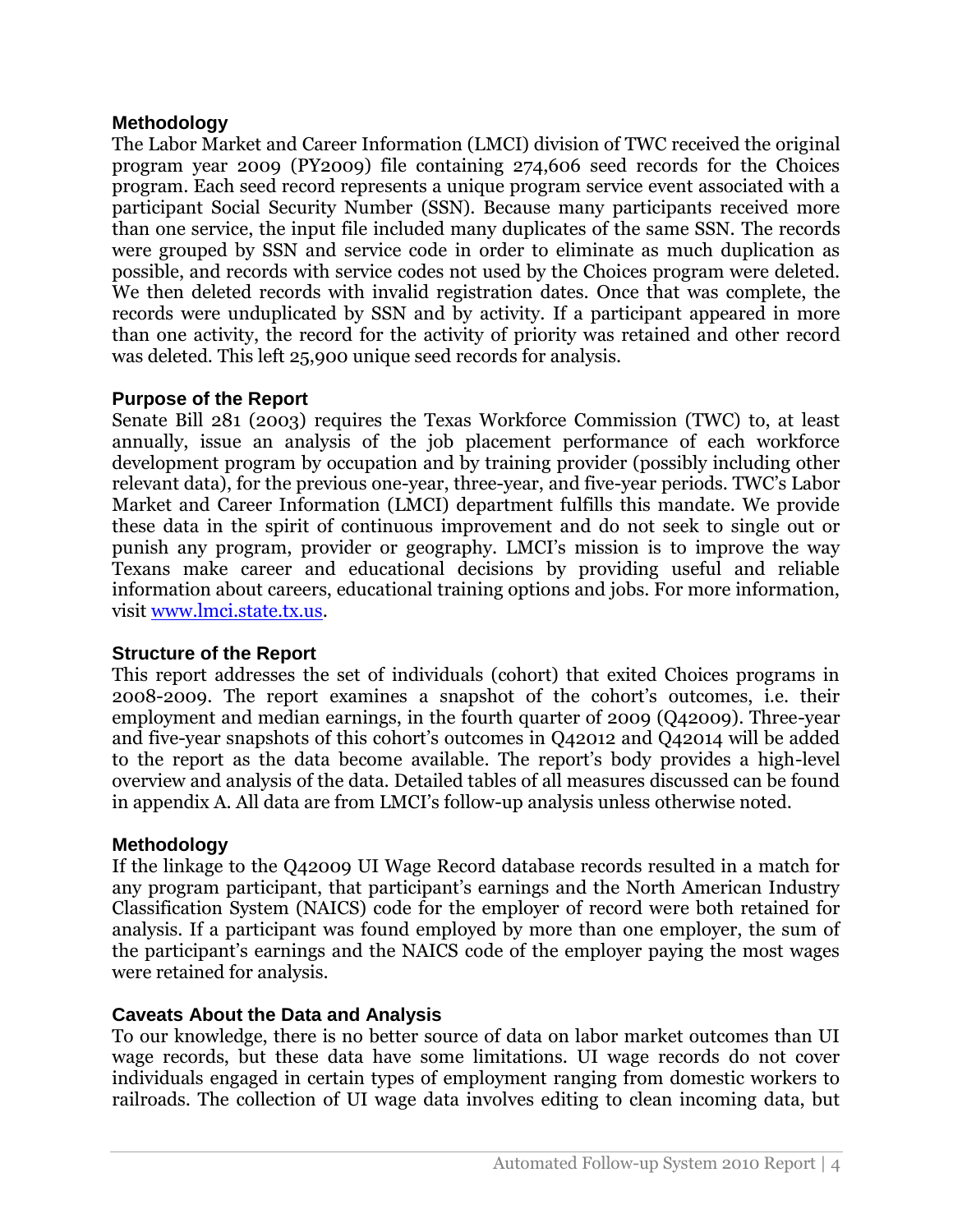inaccurate records may remain in the system unless and until a claim for UI benefits is filed. SSNs are not validated against a national database: fraudulent SSNs may be present in the data as well as multiple individuals using one SSN (leading to outlandishly high earnings in some cases). Neither occupational title nor hours worked per quarter are reported, preventing us from calculating hourly wage and determining relatedness of training to employment or part-time/full-time status. This characteristic of the data sometimes leads to very low earnings in the case of individuals who worked for only part of a quarter we sampled. Despite these limitations, data from UI wage records provide an invaluable glimpse of post-exit achievements of workforce training participants.

In the fourth quarter of 2009 (Q42009), the period examined in this report, the Texas economy continued to fare better than that of most other states. According to the National Bureau of Economic Research, the U.S. economy peaked in December 2007 and entered the "Great Recession," which officially ended in July 2009 (although subsequent growth has been anemic, with the remaining effects of the Great Recession strongest in the labor market). The Texas economy proved robust during much of this period, continuing to grow through most of 2008 and maintaining an unemployment rate 1-2 percent lower than the national average. Employment peaked in October of 2008, after which Texas joined the nation in losing jobs. Texas unemployment in Q42009 was 8.1 percent, 2.4 percent higher than Q42008. At the same time, the U.S. national unemployment rate was 10.0 percent, rising 3.1 percent on the year. For purposes of this report, we frequently cite Q42009 median earnings for Choices participants. For reference, the Texas median worker's 2009 quarterly earnings were \$6,663.<sup>3</sup>

Many factors, particularly the dynamics of the local economy and interplay with national and international trends all drive the metrics we use. The metrics tell part of the story about performance, but should not be used alone to make judgments about the quality (or lack thereof) of a single provider, Workforce Development Area or program.

 $\overline{a}$ 

<sup>3</sup>Texas median quarterly worker earnings were derived by dividing estimates of annual median worker earnings from the US Census Bureau's American Community Survey (2009 one-year estimates) by four.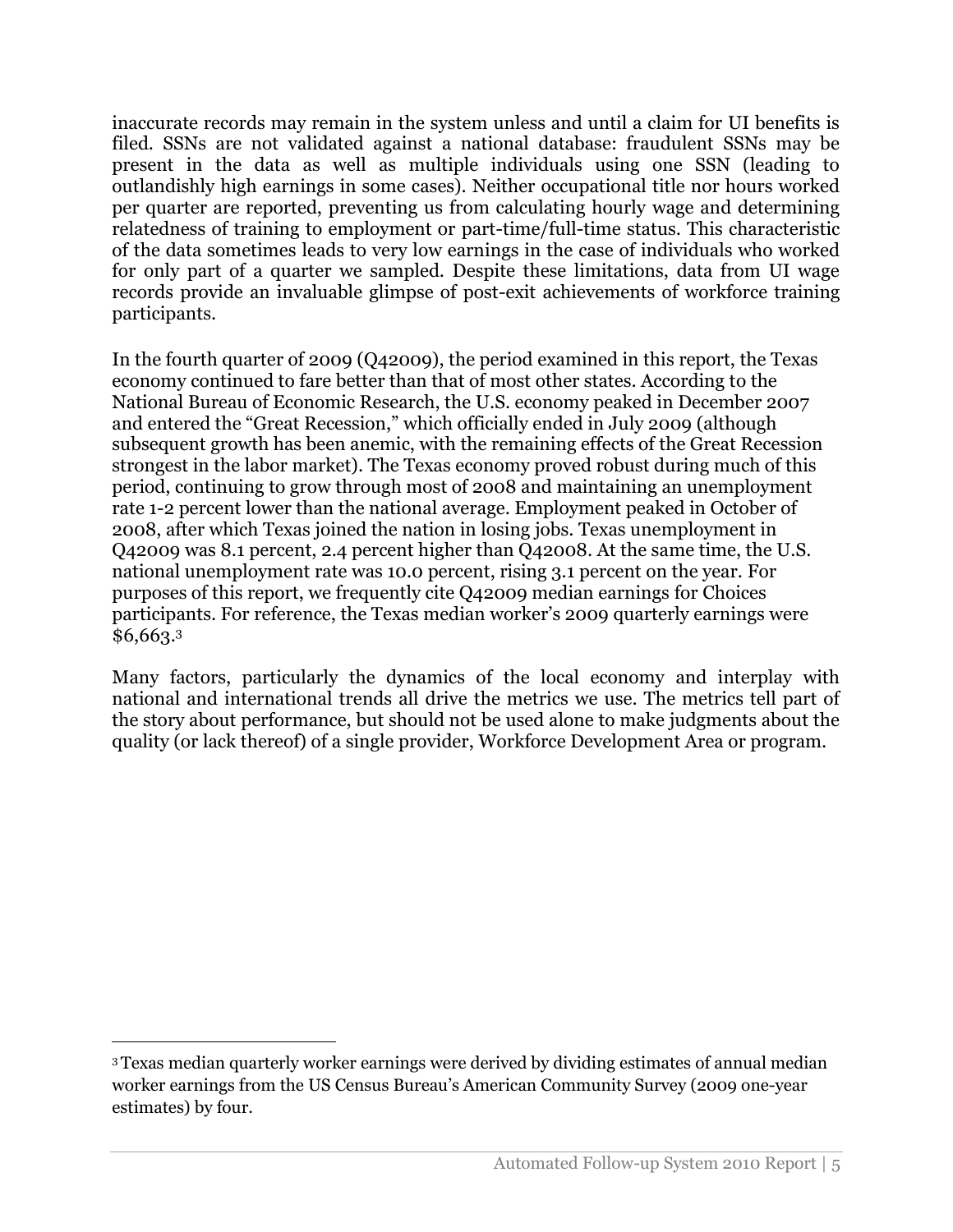# **Results: Employment**

Overall, 48.7 percent of this Choices cohort was found employed in Q42009 (Figure 3). Female participants made up the overwhelming majority of the Choices cohort. Their employment percentage was higher than that of males, 49.3 vs. 44.0 percent.

The lower employment rate of Teen participants (mostly single parents under 18 still in high school) is considerably lower than that of Adults, which is appropriate considering that the primary goal for Teen Choices participants is to finish high school as opposed to Adults whose primary goal is employment. The strong returns to education are again confirmed in this cohort, as a majority of individuals with some post-secondary education or a bachelor's degree were found employed while a minority of those with a high school diploma/GED were found employed. Interestingly, the rate of employment for Choices participants exceeds the TANF work participation rate, 48.7 percent (49.4 percent for Adults), is much higher than the official Work Participation Rate.



**Figure 3: Employment by Selected Characteristics**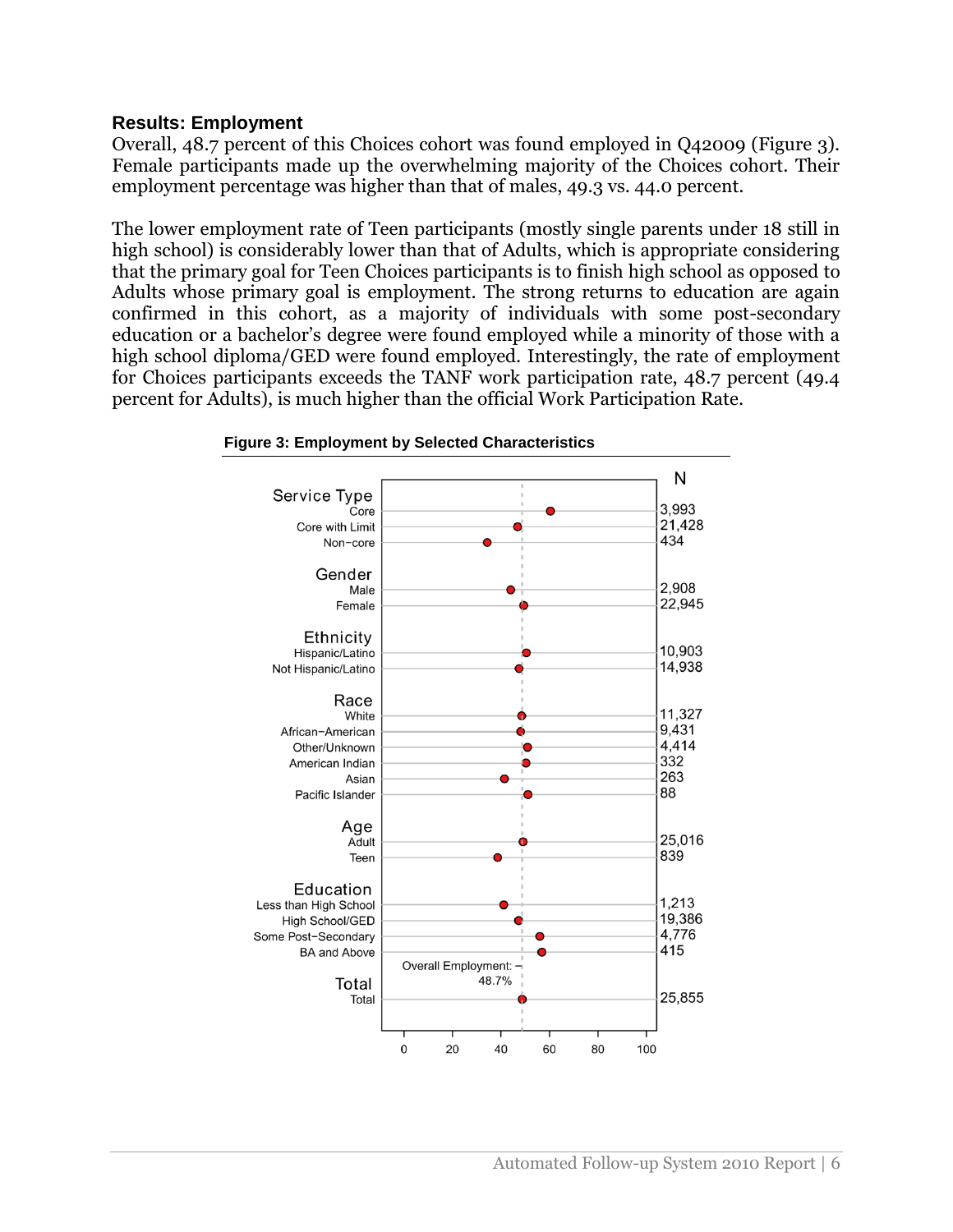# **Results: Quarterly Earnings**

The Q42009 distribution of earnings of the cohort is shown in Figure 4. The cohort's median earnings were \$2,756 in Q42009.



**Figure 4: Distribution of (Nonzero) Quarterly Earnings**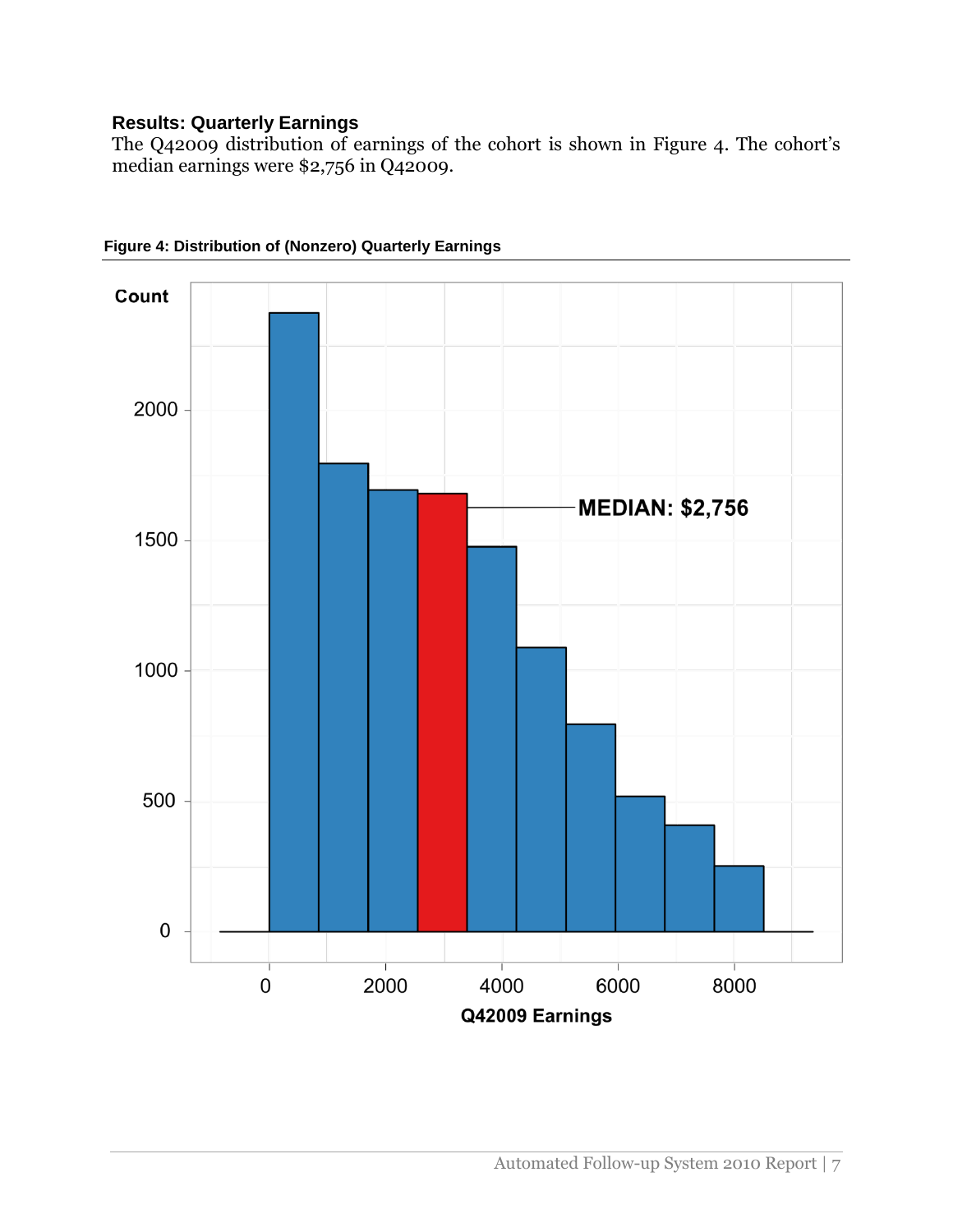# **Results: Outcomes by Local Workforce Development Area**

Figure 3 shows employment and earnings for the Choices cohort by Local Workforce Development Area (LWDA). South Plains LWDA and Rural Capital LWDA had the highest employment in 4Q2009 with 56.2 percent and 56.1 percent, respectively. Golden Crescent LWDA had the highest median quarterly earnings in 4Q2009 at \$3,129.

#### **Figure 5. Outcomes by Local Workforce Development Area**

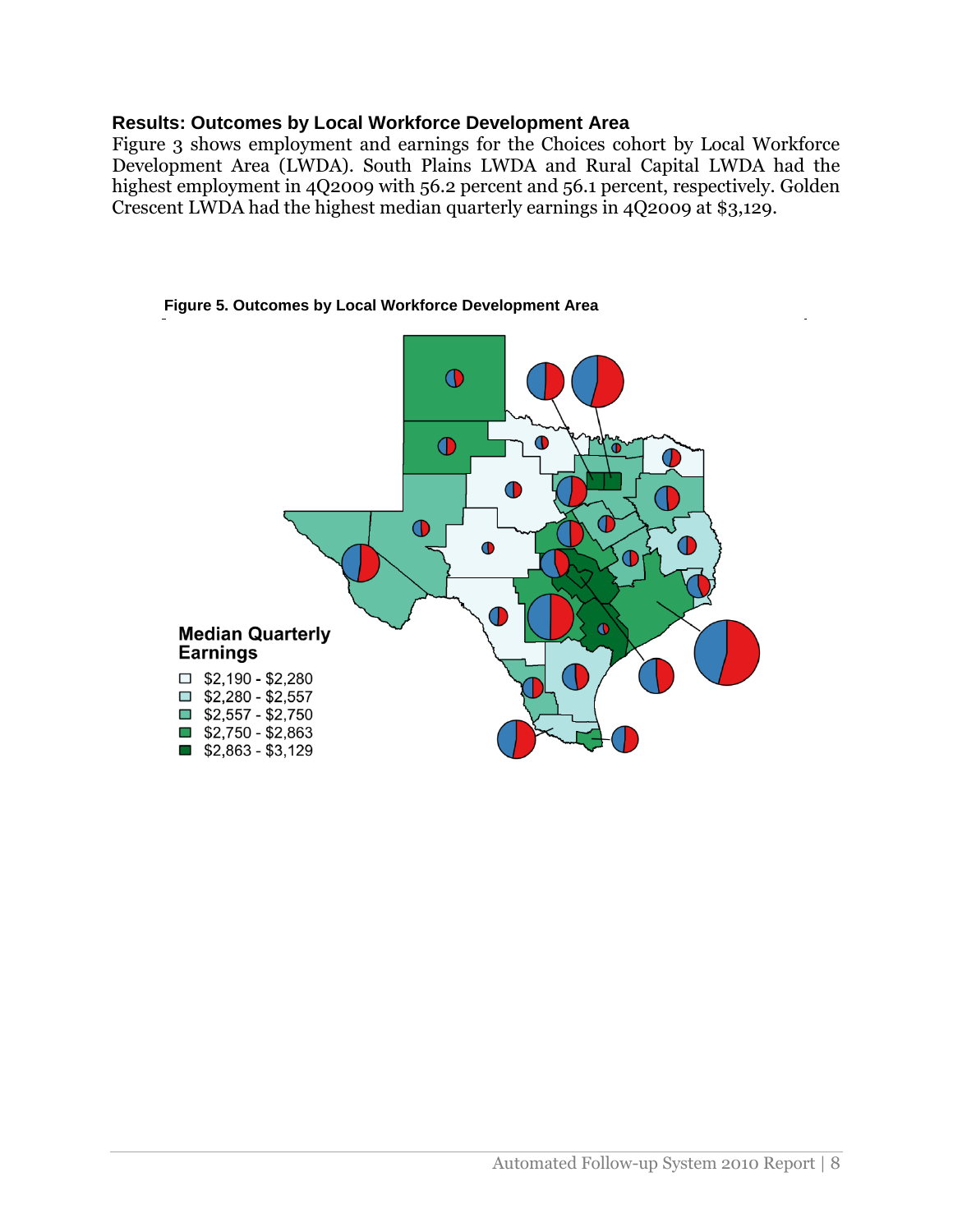# **Results: Outcomes by Industry of Employment**

Limited-Service Eating Places was the most common industry of employment for program participants found working in 4<sup>th</sup> Qtr. 2009, according to Table 10. Employment Services was the second most common sector, followed by Home Health Care Services. Participants found working in the Nursing Care Facilities industry had the highest median quarterly earnings in the target quarter with \$3,284. Participants employed in the Business Support Services industry had the second highest median quarterly earnings with \$3,190.

| Table 1. Top 10 Industries of Employment by 4-Digit NAICS Code |                  |                                  |                      |  |  |
|----------------------------------------------------------------|------------------|----------------------------------|----------------------|--|--|
| <b>Industry of Employment</b>                                  | <b>N</b> Working | <b>Median</b><br><b>Earnings</b> | <b>NAICS</b><br>Code |  |  |
| <b>Limited-Service Eating Places</b>                           | 1,270            | \$1,988                          | 7222                 |  |  |
| <b>Employment Services</b>                                     | 1,225            | \$2,139                          | 5613                 |  |  |
| <b>Home Health Care Services</b>                               | 960              | \$1,746                          | 6216                 |  |  |
| <b>Full-Service Restaurants</b>                                | 520              | \$2,229                          | 7221                 |  |  |
| <b>Nursing Care Facilities</b>                                 | 509              | \$3,284                          | 6231                 |  |  |
| <b>Other General Merchandise Stores</b>                        | 496              | \$2,519                          | 4529                 |  |  |
| <b>Business Support Services</b>                               | 474              | \$3,190                          | 5614                 |  |  |
| <b>Elementary and Secondary Schools</b>                        | 445              | \$2,811                          | 6111                 |  |  |
| <b>Child Day Care Services</b>                                 | 343              | \$2,853                          | 6244                 |  |  |
| <b>Gasoline Stations</b>                                       | 308              | \$2,950                          | 4471                 |  |  |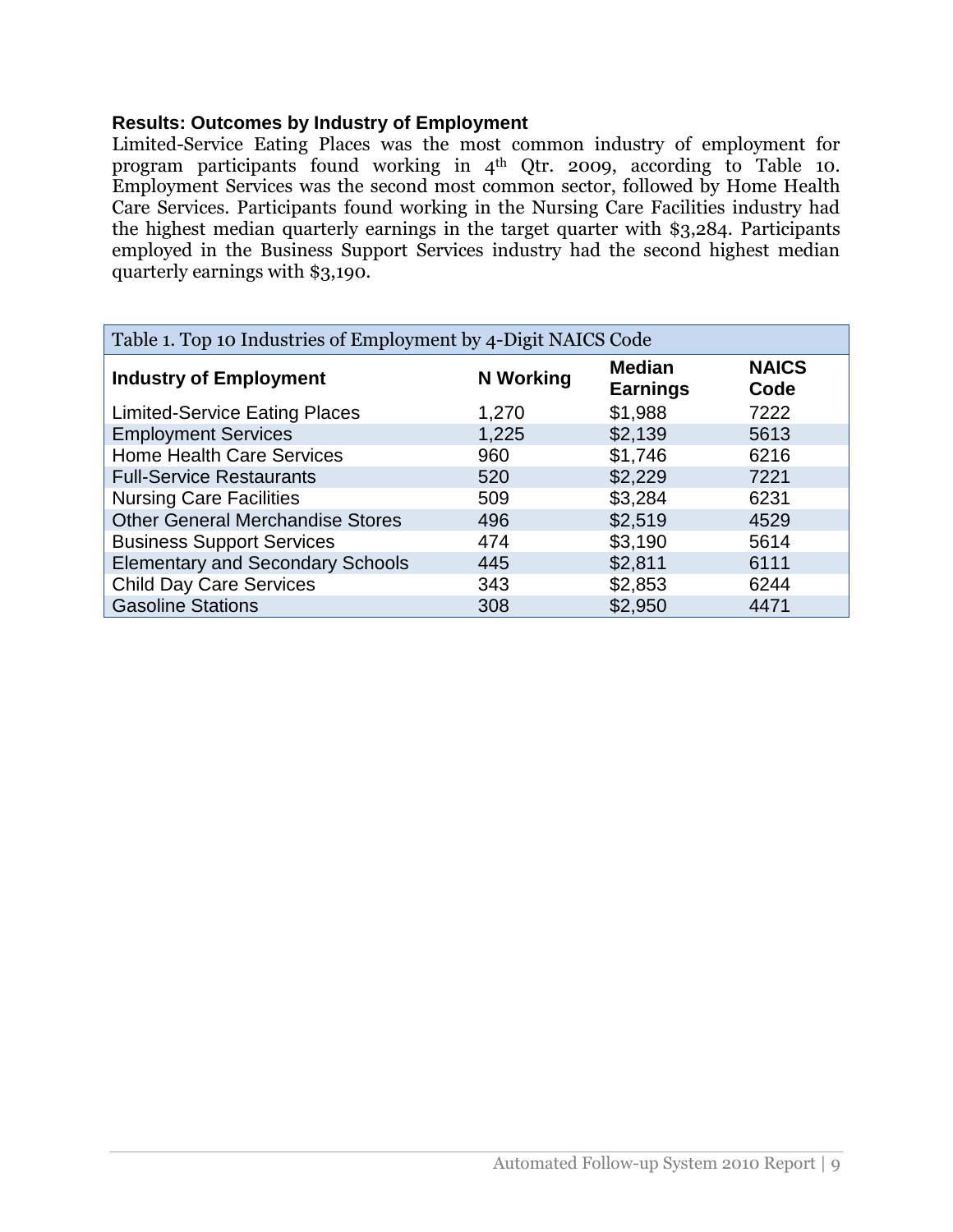# **Appendix A: Detailed Data Tables**

*Note: Cells with values less than 5 are marked "n/a" to protect the privacy of participants.*

| Table 2. Employment and Earnings by Choices Group |        |           |           |                                  |  |  |
|---------------------------------------------------|--------|-----------|-----------|----------------------------------|--|--|
| <b>Choices Group</b>                              | N      | N Working | % Working | <b>Median</b><br><b>Earnings</b> |  |  |
| Adult                                             | 25,016 | 12,279    | 49.1      | \$2,785                          |  |  |
| Teen                                              | 839    | 324       | 38.6      | \$1,789                          |  |  |
| <b>Total</b>                                      | 25,855 | 12,603    | 48.7      | \$2,756                          |  |  |

| Table 3. Employment and Earnings by Gender |        |                  |           |                                  |  |  |
|--------------------------------------------|--------|------------------|-----------|----------------------------------|--|--|
| Gender                                     | N      | <b>N</b> Working | % Working | <b>Median</b><br><b>Earnings</b> |  |  |
| Female                                     | 22,945 | 11,322           | 49.3      | \$2,660                          |  |  |
| Male                                       | 2,908  | 1,280            | 44.0      | \$3,803                          |  |  |
| <b>Total</b>                               | 25,855 | 12,603           | 48.7      | \$2,756                          |  |  |

| Table 4. Employment and Earnings by Ethnicity |        |              |              |                                  |  |  |
|-----------------------------------------------|--------|--------------|--------------|----------------------------------|--|--|
| <b>Ethnicity</b>                              | N      | N<br>Working | ℅<br>Working | <b>Median</b><br><b>Earnings</b> |  |  |
| Hispanic or Latino                            | 10,903 | 5,502        | 50.5         | \$2,819                          |  |  |
| Other/Unknown                                 | 14     |              | 50.0         | \$4,157                          |  |  |
| Not Hispanic or Latino                        | 14,938 | 7,094        | 47.5         | \$2,686                          |  |  |
| <b>Total</b>                                  | 25,855 | 12,603       | 48.7         | \$2,756                          |  |  |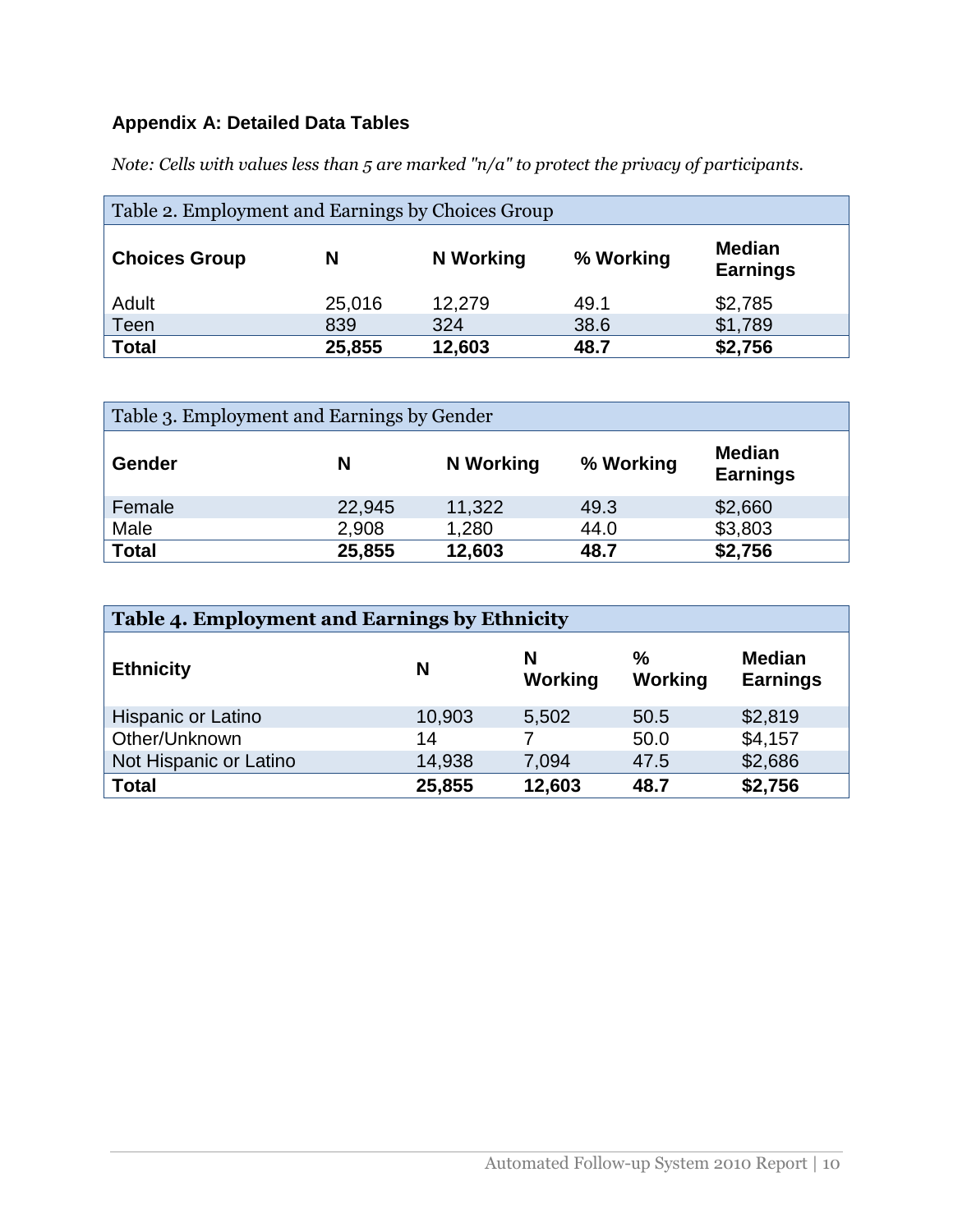| Table 5. Employment and Earnings by Race, Regardless of Ethnicity |        |              |                          |                                  |  |  |
|-------------------------------------------------------------------|--------|--------------|--------------------------|----------------------------------|--|--|
| Race                                                              | N      | N<br>Working | $\frac{0}{0}$<br>Working | <b>Median</b><br><b>Earnings</b> |  |  |
| Native Hawaiian and Other Pacific Islander                        | 88     | 45           | 51.1                     | \$3,285                          |  |  |
| Other/Unknown                                                     | 4,414  | 2,249        | 51.0                     | \$3,043                          |  |  |
| American Indian or Alaska Native                                  | 332    | 167          | 50.3                     | \$2,953                          |  |  |
| White                                                             | 11,327 | 5,497        | 48.5                     | \$2,693                          |  |  |
| <b>Black</b>                                                      | 9,431  | 4,536        | 48.1                     | \$2,634                          |  |  |
| Asian                                                             | 263    | 109          | 41.4                     | \$3,526                          |  |  |
| <b>Total</b>                                                      | 25,855 | 12,603       | 48.7                     | \$2,756                          |  |  |

| Table 6. Employment and Earnings by Education Level |
|-----------------------------------------------------|
|-----------------------------------------------------|

| <b>Education Level</b> | N      | N Working | % Working | <b>Median</b><br><b>Earnings</b> |
|------------------------|--------|-----------|-----------|----------------------------------|
| <b>BA and Above</b>    | 415    | 236       | 56.9      | \$5,694                          |
| More than HS           | 4,776  | 2,676     | 56.0      | \$3,332                          |
| <b>High School/GED</b> | 19,386 | 9,167     | 47.3      | \$2,596                          |
| Elementary/ESL         | 1,213  | 499       | 41.1      | \$2,611                          |
| No Grade               | 65     | 25        | 38.5      | \$4,493                          |
| <b>Total</b>           | 25,855 | 12,603    | 48.7      | \$2,756                          |

| Table 7. Employment and Earnings by Core Category |        |                  |           |                                  |  |  |
|---------------------------------------------------|--------|------------------|-----------|----------------------------------|--|--|
| <b>Core Category</b>                              | N      | <b>N</b> Working | % Working | <b>Median</b><br><b>Earnings</b> |  |  |
| Core                                              | 3,993  | 2,412            | 60.4      | \$3,262                          |  |  |
| Core (with Limit)                                 | 21,428 | 10,042           | 46.9      | \$2,659                          |  |  |
| Non Core                                          | 434    | 149              | 34.3      | \$1,727                          |  |  |
| <b>Total</b>                                      | 25,855 | 12,603           | 48.7      | \$2,756                          |  |  |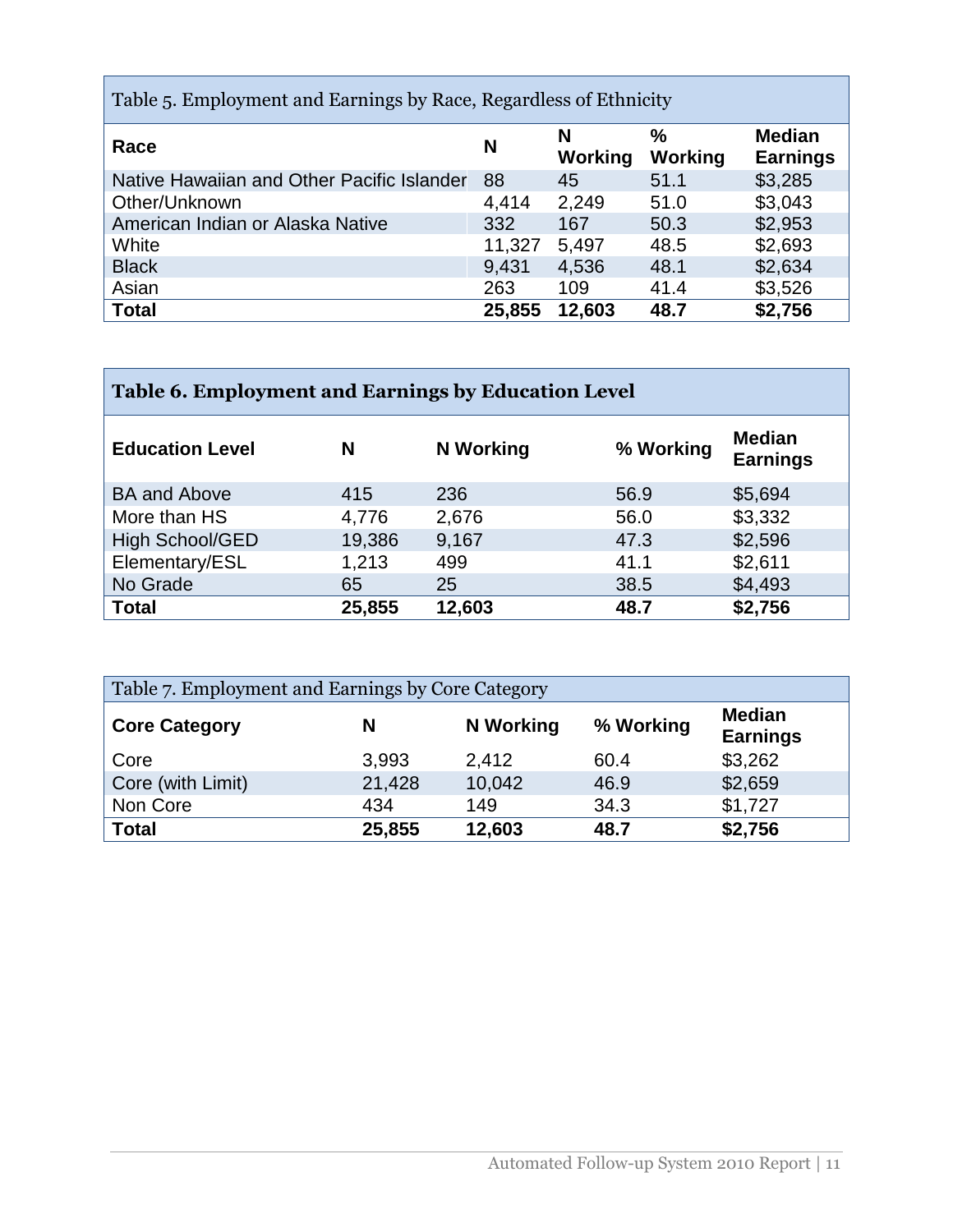| Table 8. Employment and Earnings by LWDA |        |                  |           |                                  |  |
|------------------------------------------|--------|------------------|-----------|----------------------------------|--|
| <b>LWDA</b>                              | N      | <b>N</b> Working | % Working | <b>Median</b><br><b>Earnings</b> |  |
| <b>South Plains</b>                      | 598    | 336              | 56.2      | \$2,557                          |  |
| <b>Rural Capital</b>                     | 909    | 510              | 56.1      | \$2,965                          |  |
| <b>Golden Crescent</b>                   | 137    | 76               | 55.5      | \$3,129                          |  |
| <b>North Texas</b>                       | 191    | 101              | 52.9      | \$2,190                          |  |
| Panhandle                                | 346    | 183              | 52.9      | \$2,838                          |  |
| <b>Capital Area</b>                      | 1,370  | 719              | 52.5      | \$2,925                          |  |
| <b>Coastal Bend</b>                      | 769    | 403              | 52.4      | \$2,543                          |  |
| Permian Basin                            | 300    | 156              | 52.0      | \$2,727                          |  |
| <b>East Texas</b>                        | 667    | 343              | 51.4      | \$2,684                          |  |
| <b>Concho Valley</b>                     | 154    | 79               | 51.3      | \$2,280                          |  |
| <b>Brazos Valley</b>                     | 278    | 142              | 51.1      | \$2,674                          |  |
| <b>West Central</b>                      | 287    | 146              | 50.9      | \$2,224                          |  |
| <b>Central Texas</b>                     | 780    | 396              | 50.8      | \$2,780                          |  |
| <b>Southeast Texas</b>                   | 474    | 237              | 50.0      | \$2,713                          |  |
| Texoma                                   | 92     | 46               | 50.0      | \$2,742                          |  |
| Alamo                                    | 2,362  | 1,175            | 49.8      | \$2,863                          |  |
| Deep East Texas                          | 372    | 185              | 49.7      | \$2,517                          |  |
| <b>South Texas</b>                       | 343    | 170              | 49.6      | \$2,825                          |  |
| <b>Tarrant County</b>                    | 1,550  | 759              | 49.0      | \$3,017                          |  |
| <b>Middle Rio Grande</b>                 | 384    | 187              | 48.7      | \$2,237                          |  |
| <b>Heart of Texas</b>                    | 308    | 149              | 48.4      | \$2,703                          |  |
| <b>Cameron County</b>                    | 786    | 378              | 48.1      | \$2,770                          |  |
| <b>Upper Rio Grande</b>                  | 1,607  | 766              | 47.7      | \$2,750                          |  |
| Lower Rio Grande Valley                  | 1,637  | 768              | 46.9      | \$2,531                          |  |
| <b>North Central</b>                     | 1,022  | 476              | 46.6      | \$2,688                          |  |
| <b>North East Texas</b>                  | 359    | 165              | 46.0      | \$2,253                          |  |
| <b>Gulf Coast</b>                        | 4,769  | 2,182            | 45.8      | \$2,783                          |  |
| Dallas                                   | 3,004  | 1,370            | 45.6      | \$2,971                          |  |
| <b>Total</b>                             | 25,855 | 12,603           | 48.7      | \$2,756                          |  |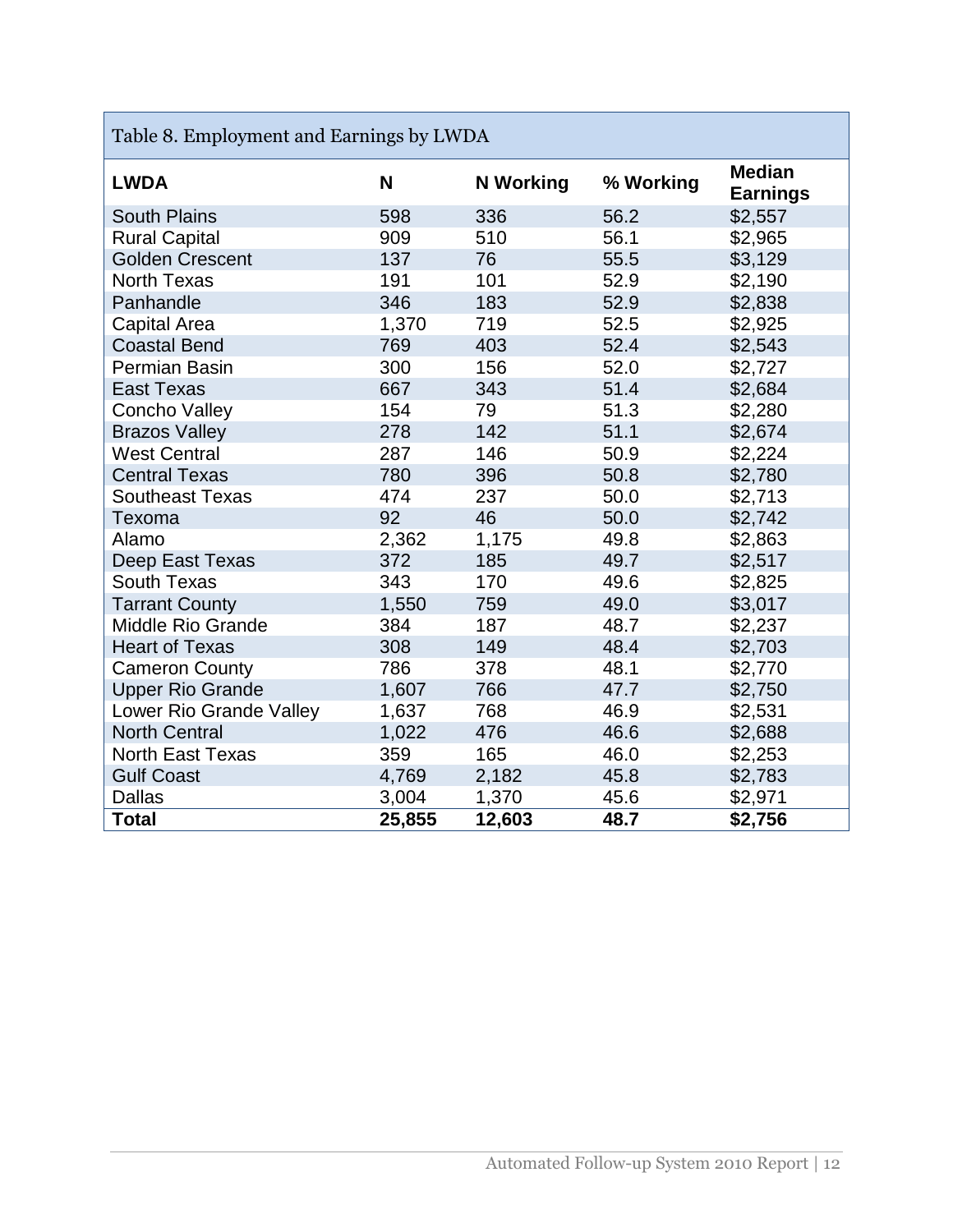|  | Table 9. Employment and Earnings by Service Received |  |  |
|--|------------------------------------------------------|--|--|
|  |                                                      |  |  |
|  |                                                      |  |  |

| <b>Service Received</b>                | N      | N<br><b>Working</b> | ℅<br><b>Working</b> | <b>Median</b><br><b>Earnings</b> |
|----------------------------------------|--------|---------------------|---------------------|----------------------------------|
| On-the-Job Training                    | n/a    | n/a                 | 100.0               | \$1,903                          |
| <b>Unsubsidized Employment</b>         | 3,653  | 2,304               | 63.1                | \$3,310                          |
| <b>Job Skills/Training</b>             | 5      | n/a                 | 60.0                | \$791                            |
| Non-Work-based Literacy                | n/a    | n/a                 | 50.0                | \$723                            |
| Job Readiness/Pre-Employment Skills    | 2,063  | 978                 | 47.4                | \$2,618                          |
| Job Search Assistance/Job Search       | 18,753 | 8,808               | 47.0                | \$2,683                          |
| <b>Supervised Job Search</b>           | 374    | 157                 | 42.0                | \$2,011                          |
| Occupational/Vocational Training       | 238    | 99                  | 41.6                | \$2,517                          |
| <b>Basic Educational Skills/ABE</b>    | 13     | 5                   | 38.5                | \$3,344                          |
| <b>High School</b>                     | 352    | 125                 | 35.5                | \$1,748                          |
| <b>Community Service</b>               | 190    | 65                  | 34.2                | \$1,955                          |
| <b>Work Experience/Skills Training</b> | 119    | 36                  | 30.3                | \$2,216                          |
| <b>GED</b>                             | 69     | 17                  | 24.6                | \$1,426                          |
| <b>Job Creation/Subsidized Work</b>    | 18     | n/a                 | 22.2                | \$3,379                          |
| Middle School                          | n/a    | n/a                 | n/a                 | n/a                              |
| <b>Work-based Literacy</b>             | n/a    | n/a                 | n/a                 | n/a                              |
| English as a Second Language           | n/a    | n/a                 | n/a                 | n/a                              |
| Total                                  | 25,855 | 12,603              | 48.7                | \$2,756                          |

| Table 10. Employment and Earnings by Activity |        |                  |           |                                  |  |
|-----------------------------------------------|--------|------------------|-----------|----------------------------------|--|
| <b>Activity</b>                               | N      | <b>N</b> Working | % Working | <b>Median</b><br><b>Earnings</b> |  |
| Employment                                    | 25,051 | 12,316           | 49.2      | \$2,772                          |  |
| Training                                      | 364    | 139              | 38.2      | \$2,455                          |  |
| Education                                     | 440    | 148              | 33.6      | \$1,722                          |  |
| <b>Total</b>                                  | 25,855 | 12,603           | 48.7      | \$2,756                          |  |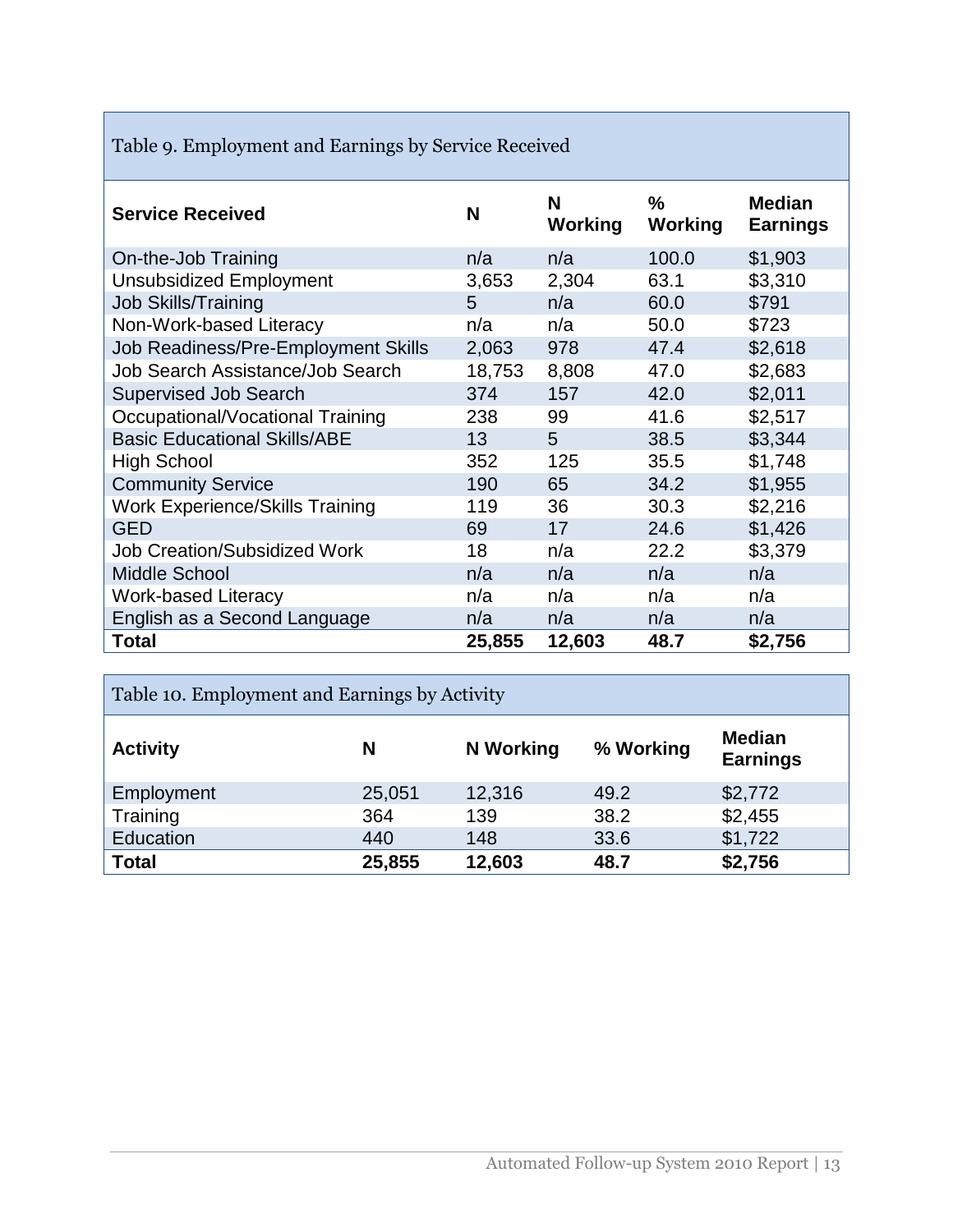| Summary of Linkage             | N      | $%$ of<br>Cohort | Median<br>Earnings |
|--------------------------------|--------|------------------|--------------------|
| <b>Working Only</b>            | 11,804 | 45.7             | 2,772              |
| Pursuing Higher Education Only | 758    | 2.9              | NA.                |
| Working & Pursuing High Ed.    | 799    | 3.1              | 2,431              |
| Subtotal for All Working       | 12,603 | 48.7             | 2,750              |
| <b>All Enrolled</b>            | 1,557  | 6.0              | 54                 |
| <b>Not Verified</b>            | 11,730 | 45.4             | <b>NA</b>          |
| Subtotal                       | 25,855 | 100.0            | <b>NA</b>          |
| <b>TX Vital Statistics</b>     | 45     | 0.2              | <b>NA</b>          |
| Total                          | 25,900 |                  | <b>NA</b>          |

#### N % Higher Education Enrollment by Institution Type 1,338 85.9 Community/Technical Colleges & Career Schools/Colleges 219 14.1 Public or Private Universities & Health Science Centers<br>1,557 100.0 Total Found Enrolled Total Found Enrolled

| Top 10 LWDAs by Enrollment | N     | Number<br>Enrolled | %of All<br>Enrolled | TOD TO PUDIIC<br>Postsecondary<br>Institutions | N   | % of All<br>Enrolled | (6-digit Classification c<br><b>Instructional Programs</b><br>Code) |  |
|----------------------------|-------|--------------------|---------------------|------------------------------------------------|-----|----------------------|---------------------------------------------------------------------|--|
| <b>Gulf Coast</b>          | 4,769 | 303                | 6.35                | <b>Houston CC</b>                              | 103 | 6.62                 | Liberal Arts and<br>Sciences                                        |  |
| Dallas                     | 3,004 | 151                | 5.03                | <b>Austin Community</b><br>College             | 94  | 6.04                 | Nursing                                                             |  |
| Alamo                      | 2,362 | 134                | 5.67                | El Paso CCD                                    | 79  | 5.07                 | Undeclared                                                          |  |
| Upper Rio Grande           | 1,607 | 95                 | 5.91                | South Texas<br>College                         | 74  | 4.75                 | Criminal Justice and<br>Corrections                                 |  |
| Lower Rio Grande Valley    | 1,637 | 90                 | 5.50                | St. Philip's<br>College                        | 47  | 3.02                 | Business Admin, Mgm<br><b>Operations</b>                            |  |
| <b>North Central</b>       | 1,022 | 78                 | 7.63                | San Antonio<br>College                         | 43  | 2.76                 | <b>Business Operations</b><br><b>Support and Assistant</b>          |  |
| Capital Area               | 1,370 | 74                 | 5.40                | Temple College                                 | 36  | 2.31                 | <b>Teacher Education</b>                                            |  |
| <b>Tarrant County</b>      | 1,550 | 73                 | 4.71                | <b>DCCCD El Centro</b>                         | 34  | 2.18                 | <b>Allied Health Professic</b>                                      |  |
| East Texas                 | 667   | 60                 | 9.00                | Navarro College                                | 31  | 1.99                 | Multi-/Interdisciplinary<br>Studies, Other                          |  |
| <b>Central Texas</b>       | 780   | 60                 | 7.69                | <b>DCCCD Cedar</b><br>Valley College           | 30  | 1.93                 | <b>Health and Medical</b><br><b>Administrative Service</b>          |  |

| Top 10 LWDAs by Enrollment | ${\sf N}$ | Number<br>Enrolled | %of All<br>Enrolled | Top 10 Public<br>Postsecondary<br><b>Institutions</b> | N   | $%$ of All<br>Enrolled | Top 10 Majors<br>(6-digit Classification of<br><b>Instructional Programs</b><br>Code) | N   | % of All<br>Enrolled |
|----------------------------|-----------|--------------------|---------------------|-------------------------------------------------------|-----|------------------------|---------------------------------------------------------------------------------------|-----|----------------------|
| <b>Gulf Coast</b>          | 4,769     | 303                | 6.35                | <b>Houston CC</b>                                     | 103 | 6.62                   | Liberal Arts and<br><b>Sciences</b>                                                   | 325 | 21.35                |
| Dallas                     | 3,004     | 151                | 5.03                | <b>Austin Community</b><br>College                    | 94  | 6.04                   | Nursing                                                                               | 228 | 14.98                |
| Alamo                      | 2,362     | 134                | 5.67                | El Paso CCD                                           | 79  | 5.07                   | Undeclared                                                                            | 68  | 4.47                 |
| Upper Rio Grande           | 1,607     | 95                 | 5.91                | South Texas<br>College                                | 74  | 4.75                   | Criminal Justice and<br>Corrections                                                   | 62  | 4.07                 |
| Lower Rio Grande Valley    | 1,637     | 90                 | 5.50                | St. Philip's<br>College                               | 47  | 3.02                   | Business Admin, Mgmt &<br><b>Operations</b>                                           | 59  | 3.88                 |
| North Central              | 1,022     | 78                 | 7.63                | San Antonio<br>College                                | 43  | 2.76                   | <b>Business Operations</b><br><b>Support and Assistant</b>                            | 49  | 3.22                 |
| Capital Area               | 1,370     | 74                 | 5.40                | <b>Temple College</b>                                 | 36  | 2.31                   | <b>Teacher Education</b>                                                              | 45  | 2.96                 |
| Tarrant County             | 550. ا    | 73                 | 4.71                | <b>DCCCD El Centro</b>                                | 34  | 2.18                   | <b>Allied Health Professions</b>                                                      | 42  | 2.76                 |
| East Texas                 | 667       | 60                 | 9.00                | Navarro College                                       | 31  | 1.99                   | Multi-/Interdisciplinary<br>Studies, Other                                            | 41  | 2.69                 |
| Central Texas              | 780       | 60                 | 7.69                | DCCCD Cedar<br><b>Valley College</b>                  | 30  | 1.93                   | <b>Health and Medical</b><br><b>Administrative Services</b>                           | 41  | 2.69                 |